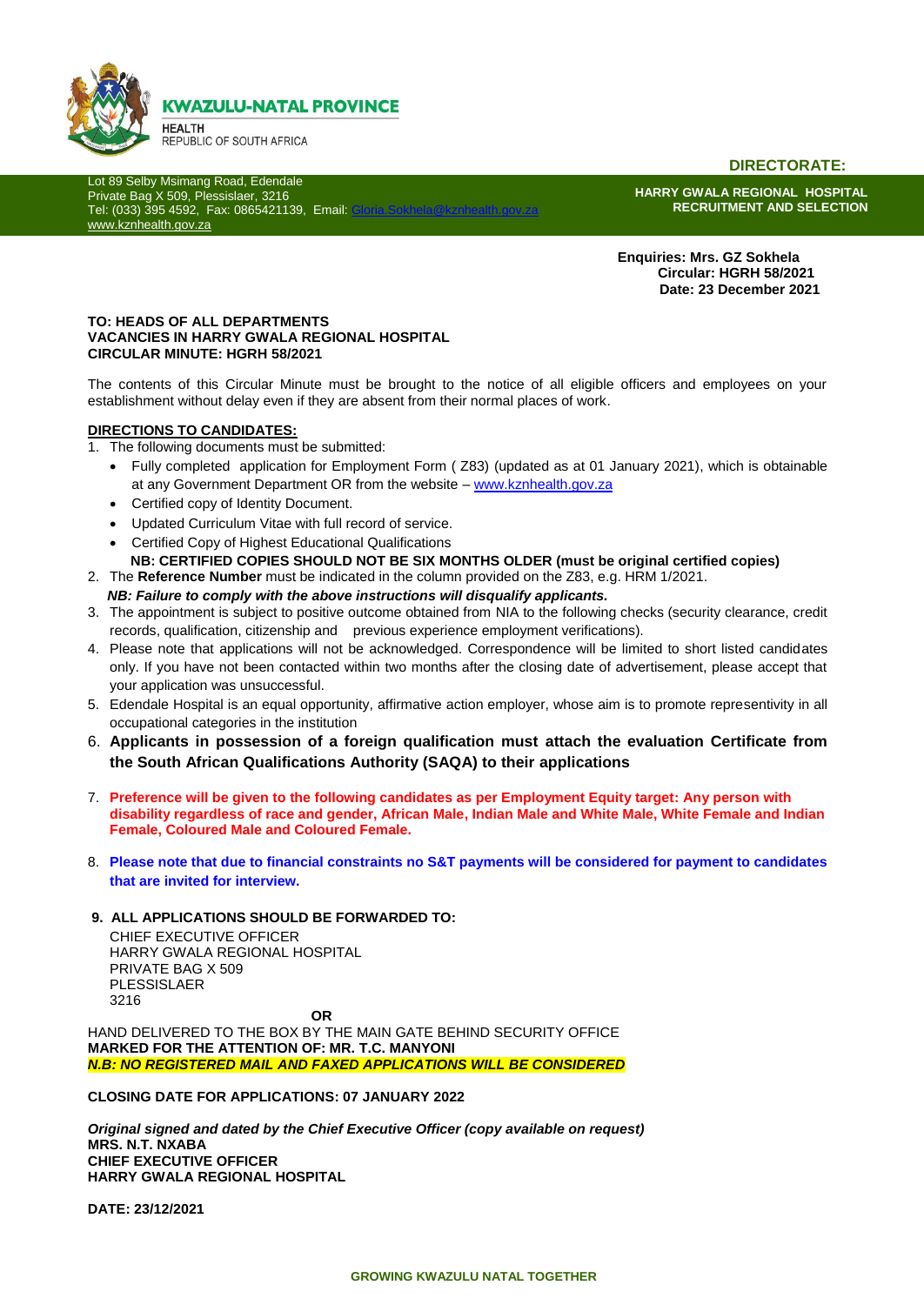#### **READVERTISEMENT**

| <b>POST</b>             |   | <b>SUPPLY CHAIN CLERK SUPERVISOR (LEVEL 7)</b><br>(ACQUISITION) |
|-------------------------|---|-----------------------------------------------------------------|
| <b>NO OF POSTS</b>      | ÷ | 01                                                              |
| <b>CENTRE</b>           | ÷ | <b>HARRY GWALA REGIONAL HOSPITAL</b>                            |
| <b>SALARY</b>           | ÷ | R 261 372.00 Per Annum                                          |
| <b>REFERENCE</b>        | ÷ | <b>SCM 83/2021</b>                                              |
| <b>OTHER BENEFITS :</b> |   | 13 <sup>th</sup> Cheque                                         |
|                         |   | <b>Medical Aid (Optional)</b>                                   |
|                         |   | <b>Housing Allowance</b>                                        |
|                         |   | (Employee must meet prescribed requirements)                    |

### **REQUIREMENTS FOR THE POST**

- Standard 10/Grade 12
- 3-5 years' experience in Supply Chain Management
- Computer Literacy: MS Office Software Applications
- **Certificate of service obtained from Human Resource Department must be attached.**

#### **RECOMMENDATIONS**

- A Bachelor's Degree/ National Diploma in Supply Chain Management / Financial Management / Public Management
- Unendorsed driver's license

### **KNOWLEDGE, SKILLS, TRAINING AND COMPETENCIES REQUIRED**

- Knowledge and understanding of the PFMA, Treasury Regulations
- Good written and verbal communication skills
- Customer care and interpersonal relations skills, problem solving and decision making
- Knowledge of SCM and procurement process and procedure
- Ability to maintain high level of confidentiality
- Organizing, planning and numerical skills
- Ability to work under pressure

### **KEY PERFORMANCE AREAS**

- Supervision of Supply Chain Management Acquisitions Section
- Ensure compliance to Treasury Regulation and departmental procurement policies, rules and regulations.
- Ensure advertising of bids on the Government Web Site and Noticeboard.
- Monitor the validity of bids until award stage
- Advise and guide the specification and evaluations committees.
- Prepare scoring model (preference points)/ tender recommendations.
- Compile detailed bidding documents with adequate information for prospective bidder to prepare goods and services to be provided. Ensure that tender/quotation documents comply with standard operating procedures. Ensure that proper contract documents are signed.
- Evaluate bids to ensure that they are in accordance with the set criteria and prepare evaluation reports.
- Attend to queries on tender administration phase.
- Receive and check all submissions to SCM committees.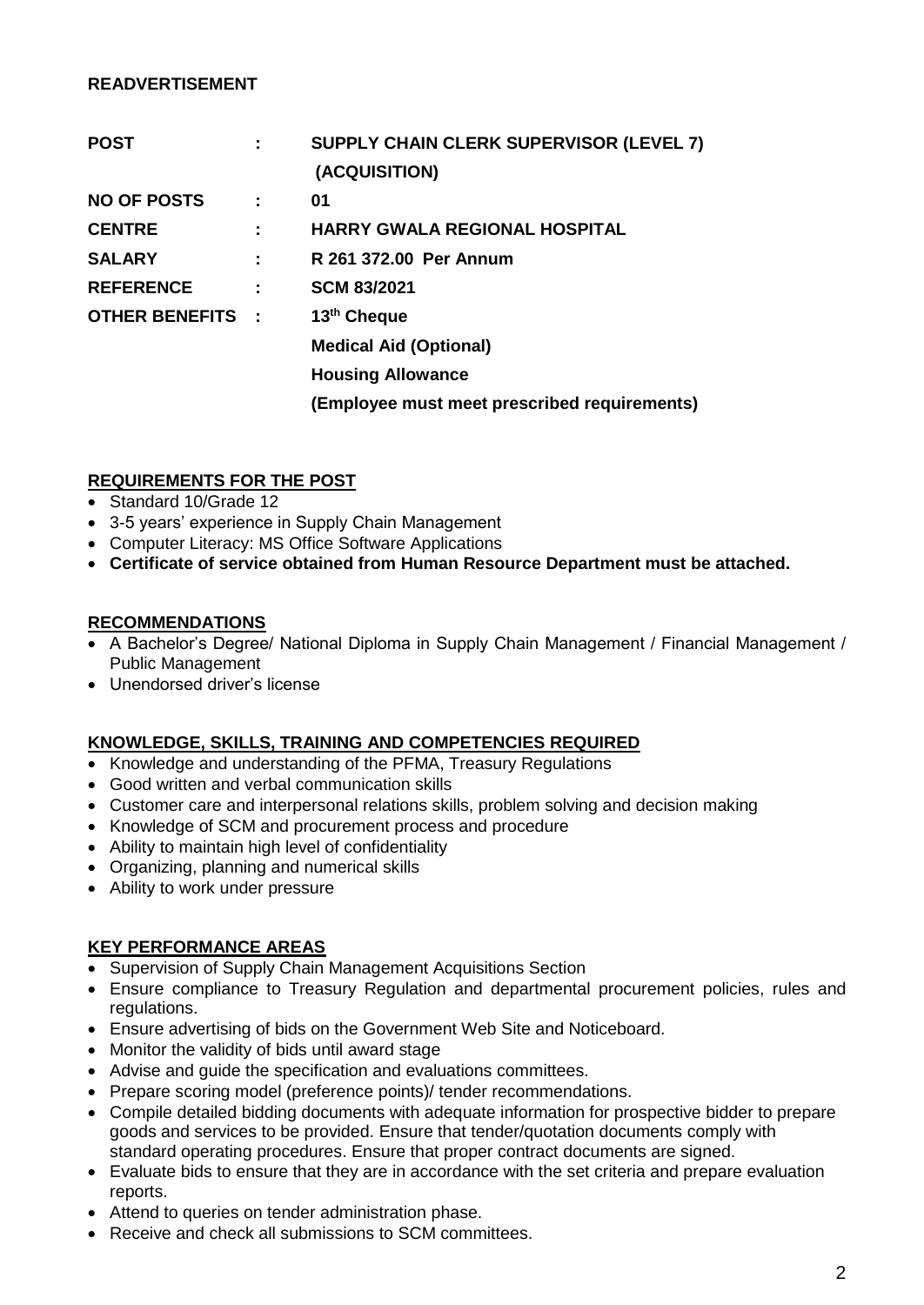- Facilitate all tender/quotations administration transactions
- Compile accurate minutes of the proceedings of Site Meetings & Bid Committees meetings.
- Check compliance on submissions to SCM committees.
- Communicate queries on submissions discussed by SCM committees.
- Keep correct records on SCM committee decisions.
- Provide information on Audit queries. Supervise Supply Officers within the Unit.
- Assist with all Procurement related functions and also perform any other duties in relation to the implementation of SCM.
- Ensure proper filing of documents
- Provide information for quarterly and annual reports.
- Conduct internal audit in SCM from time to time
- Implement risk management to avoid fraud and corruption timeously
- Compile and submit monthly returns and reports
- Ensure functionality of Bid Committees
- Maintain effective and efficient staff management in respect of giving and supervision on performance of their duties (EPMDS)
- Implement discipline and grievance procedures.
- Co-ordinate in-service training in order to promote service deliver

#### **ENQUIRIES: MR. A. SOOKDAVU CONTACT: (033) 395 4251**

**CLOSING DATE: 07 JANUARY 2022**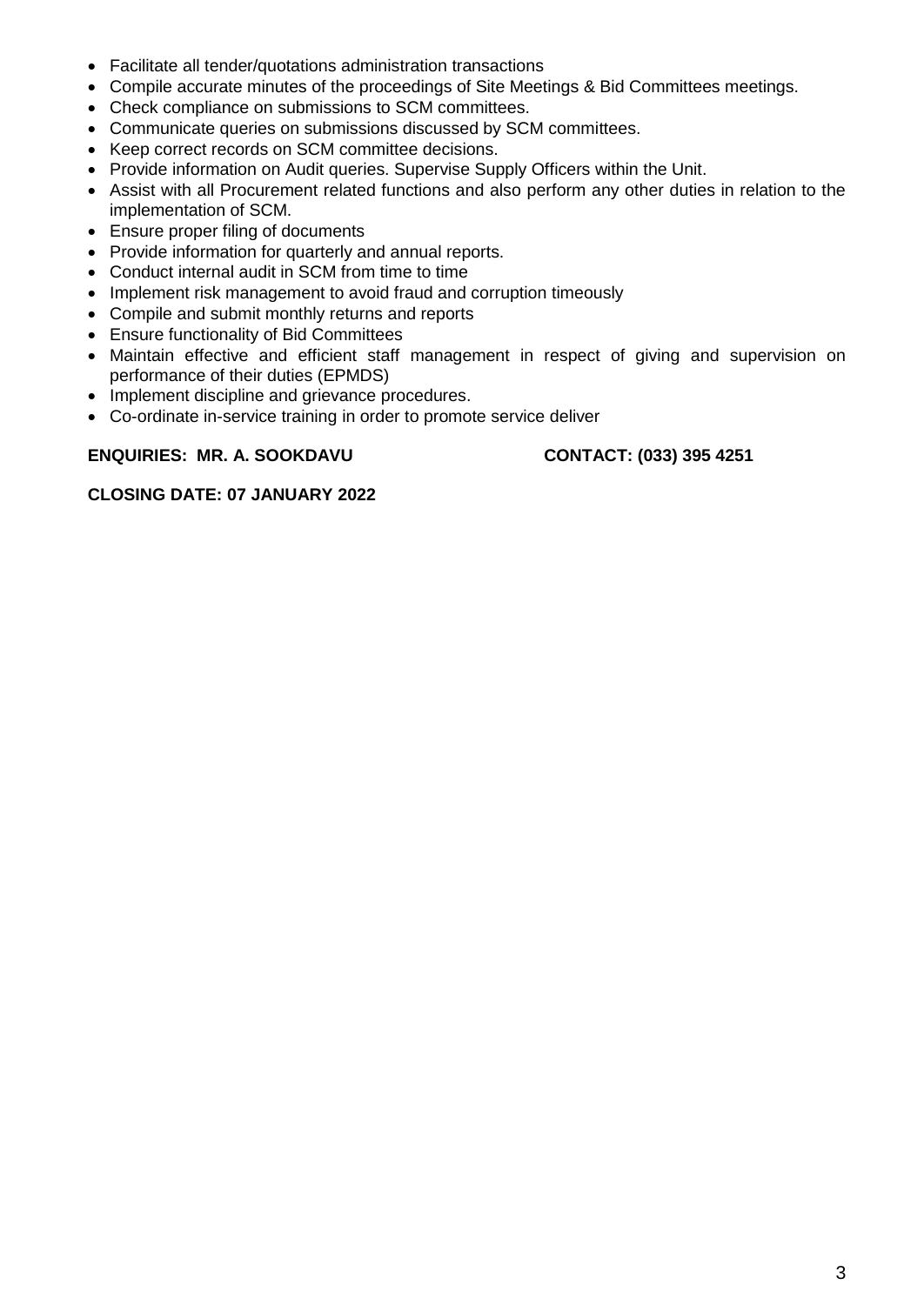## **READVERTISEMENT**

| <b>POST</b>            |                | <b>SUPPLY CHAIN CLERK SUPERVISOR (LEVEL 7)</b> |
|------------------------|----------------|------------------------------------------------|
|                        |                | (LOGISTICS)                                    |
| <b>NO OF POSTS</b>     | $\ddot{\cdot}$ | 01                                             |
| <b>CENTRE</b>          | $\ddot{\cdot}$ | <b>HARRY GWALA REGIONAL HOSPITAL</b>           |
| <b>SALARY</b>          | $\ddot{\cdot}$ | R 261 372.00 Per Annum                         |
| <b>REFERENCE</b>       | $\ddot{\cdot}$ | <b>SCM 84/2021</b>                             |
| <b>OTHER BENEFITS:</b> |                | 13 <sup>th</sup> Cheque                        |
|                        |                | <b>Medical Aid (Optional)</b>                  |
|                        |                | <b>Housing Allowance</b>                       |
|                        |                | (Employee must meet prescribed requirements)   |

# **REQUIREMENTS FOR THE POST**

- Standard 10/Grade 12
- 3-5 years' experience in Supply Chain Management
- Computer Literacy: MS Office Software Applications
- **Certificate of service obtained from Human Resource Department must be attached.**

# **RECOMMENDATIONS**

- A Bachelor's Degree, National Diploma in Supply Chain Management / Financial Management / Public Management
- Unendorsed valid driver's license

# **KNOWLEDGE, SKILLS, TRAINING AND COMPETENCIES REQUIRED**

- Knowledge and understanding of the PFMA, Treasury Regulations
- Good written and verbal communication skills
- Customer care and interpersonal relations skills, problem solving and decision making
- Knowledge of SCM and procurement process and procedure
- Ability to maintain high level of confidentiality
- Organizing, planning and numerical skills
- Ability to work under pressure

### **KEY PERFORMANCE AREAS**

- Supervision of Supply Chain Management and stores
- Maintain adequate availability of stock by ensuring timeous and continuous replenishment of stock.
- Ensure compliance to Treasury Regulation and departmental procurement policies, rules and regulations.
- Ensure proper filing of documents
- Conduct internal audit in SCM from time to time
- Implement risk management to avoid fraud and corruption timeously
- Compile and submit monthly returns and reports
- Ensure that stock taking is done regular